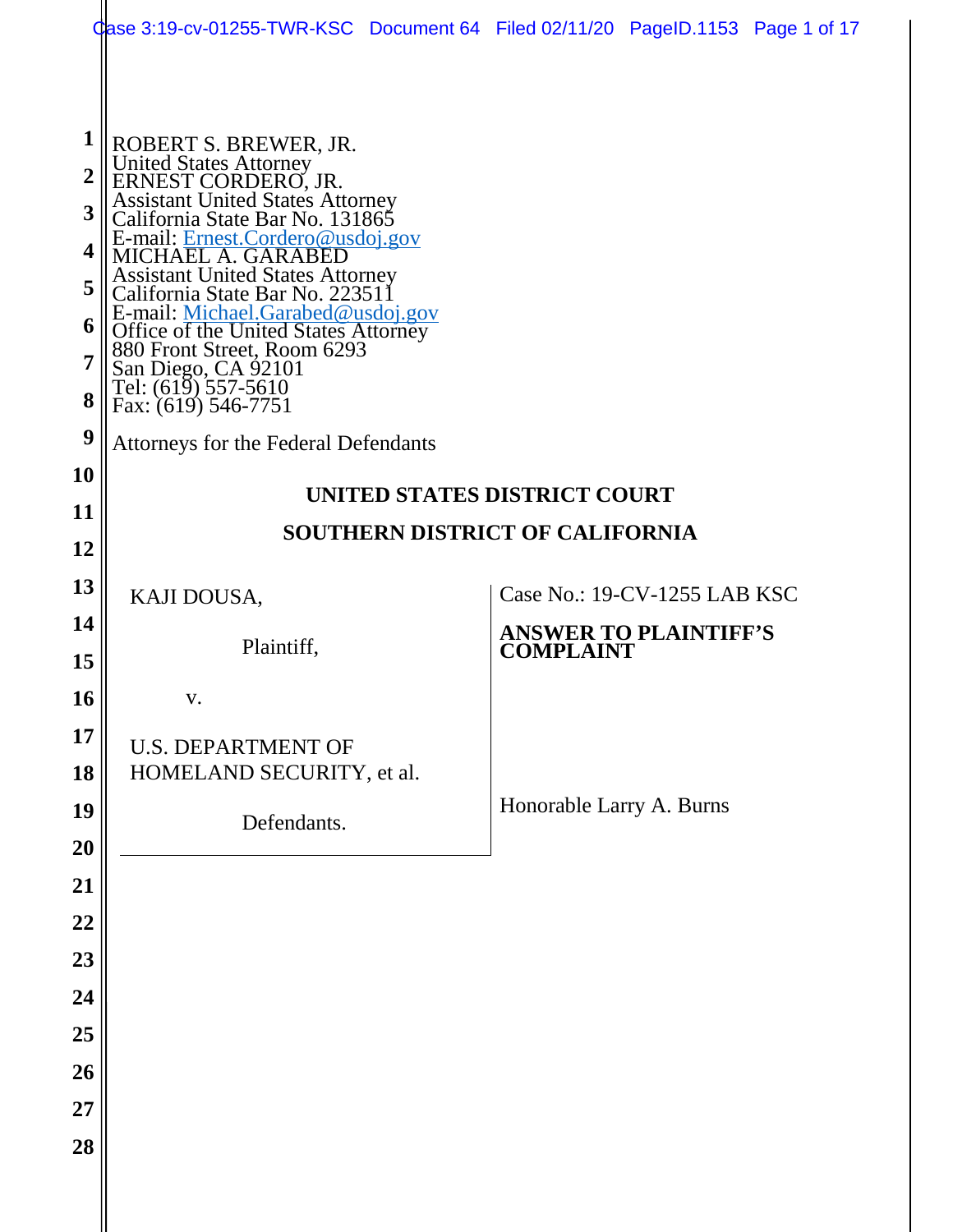**1 2 3 4 5 6 7** The United States Department of Homeland Security, United States Immigration and Customs Enforcement, United States Customs and Border Protection, Chad Wolf, in his official capacity as Acting Secretary of the Department of Homeland Security, Matthew Albence, in his official capacity as Acting Director of ICE, Mark Morgan, in his official capacity as Acting Commissioner of CBP, and Peter Flores, in his official capacity as Director of Field Operations of CBP ("Defendants") answer the Complaint filed by Kaji Dousa ("Plaintiff") as follows:

# **INTRODUCTION**

**9 10 11 12** 1. Defendants admit that Plaintiff is a Christian minister. The remaining allegations contained in Paragraph 1 of the Complaint are legal conclusions and/or arguments to which no response is required. To the extent such allegations contain alleged facts, Defendants deny said allegations.

**13 14** 2. Defendants deny the allegations contained in Paragraph 2 of the Complaint.

**15 16 17 18** 3. Defendants admit that Plaintiff is a Senior Pastor and CEO of the Park Avenue Christian Church in New York. Defendants lack information sufficient to form a belief as to the truth of the remaining allegations contained in Paragraph 3 of the Complaint, and on that basis deny them.

**19 20 21 22 23** 4. Defendants lack sufficient information to form a belief as to the allegations regarding Plaintiff's religious "calling," and on that basis deny the allegation. The remaining allegations contained in Paragraph 4 of the Complaint also are arguments to which no response is required. To the extent the paragraph alleges facts, Defendants deny said allegations.

**24 25 26 27** 5. Defendants lack sufficient information to form a belief as to the allegations regarding Plaintiff's preaching and warnings to her congregation, and on that basis deny the allegations. The remaining allegations contained in Paragraph 5 of the Complaint are arguments to which no response is required. To the extent the paragraph contains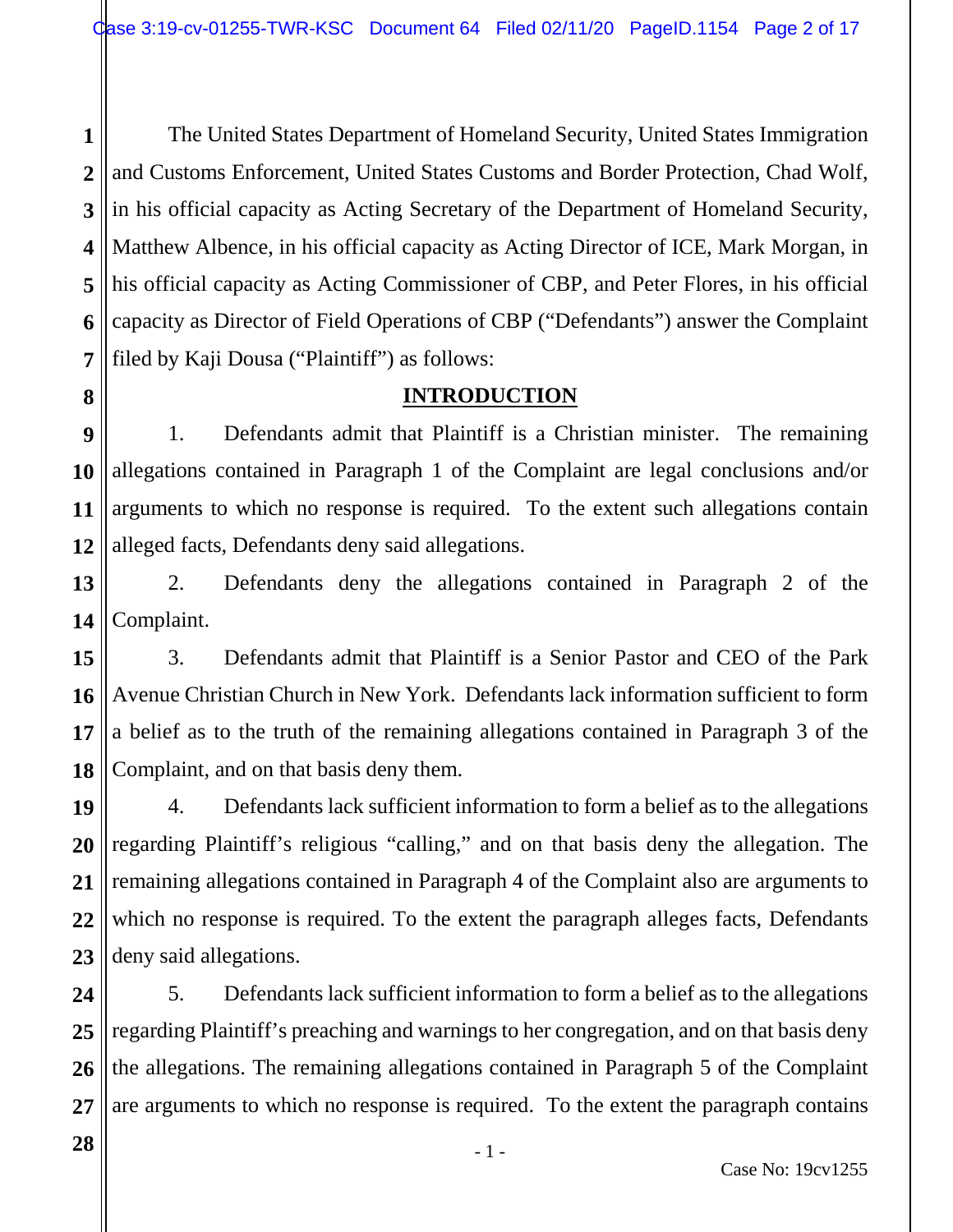**1** alleged facts, Defendants deny said allegations.

**2 3** 6. Defendants lack information sufficient to form a belief as to the truth of the allegations contained in Paragraph 6 of the Complaint, and on that basis deny them.

**4 5 6 7** 7. Defendants admit Plaintiff has traveled to the Southern Border with Mexico. Defendants lack information sufficient to form a belief as to the truth of the remaining allegations contained in Paragraph 7 of the Complaint, and on that basis deny them.

**8 9** 8. Defendants lack information sufficient to form a belief as to the truth of the allegations contained in Paragraph 8 of the Complaint, and on that basis deny them.

**10 11 12 13 14** 9. Defendants admit that Plaintiff travelled from the United States to Mexico and back multiple times within the last two years. The remaining allegations contained in Paragraph 9 of the Complaint are legal conclusions and/or arguments to which no response is required. To the extent such allegations contain alleged facts, Defendants deny said allegations.

**15 16** 10. Defendants deny the allegations contained in Paragraph 10 of the Complaint.

**17 18** 11. The allegations in Paragraph 11 constitute argument to which no answer is required. On this basis, Defendants deny the allegations.

**19 20 21 22** 12. Defendants admit that in January 2019, Plaintiff was interviewed upon her return to the United States regarding some of her activities, which delayed her entry for approximately 43 minutes. Defendants deny the remaining allegations contained in Paragraph 12 of the Complaint.

**23 24 25 26 27** 13. Defendants admit that Plaintiff's image appears in a document containing pictures and information on individuals with potential knowledge of illegal activity. Defendants also admit that CBP possesses in a database information regarding Plaintiff. Defendants deny the remaining allegations contained in Paragraph 13 of the Complaint.

**28**

14. The allegations in Paragraph 14 constitute argument to which no answer is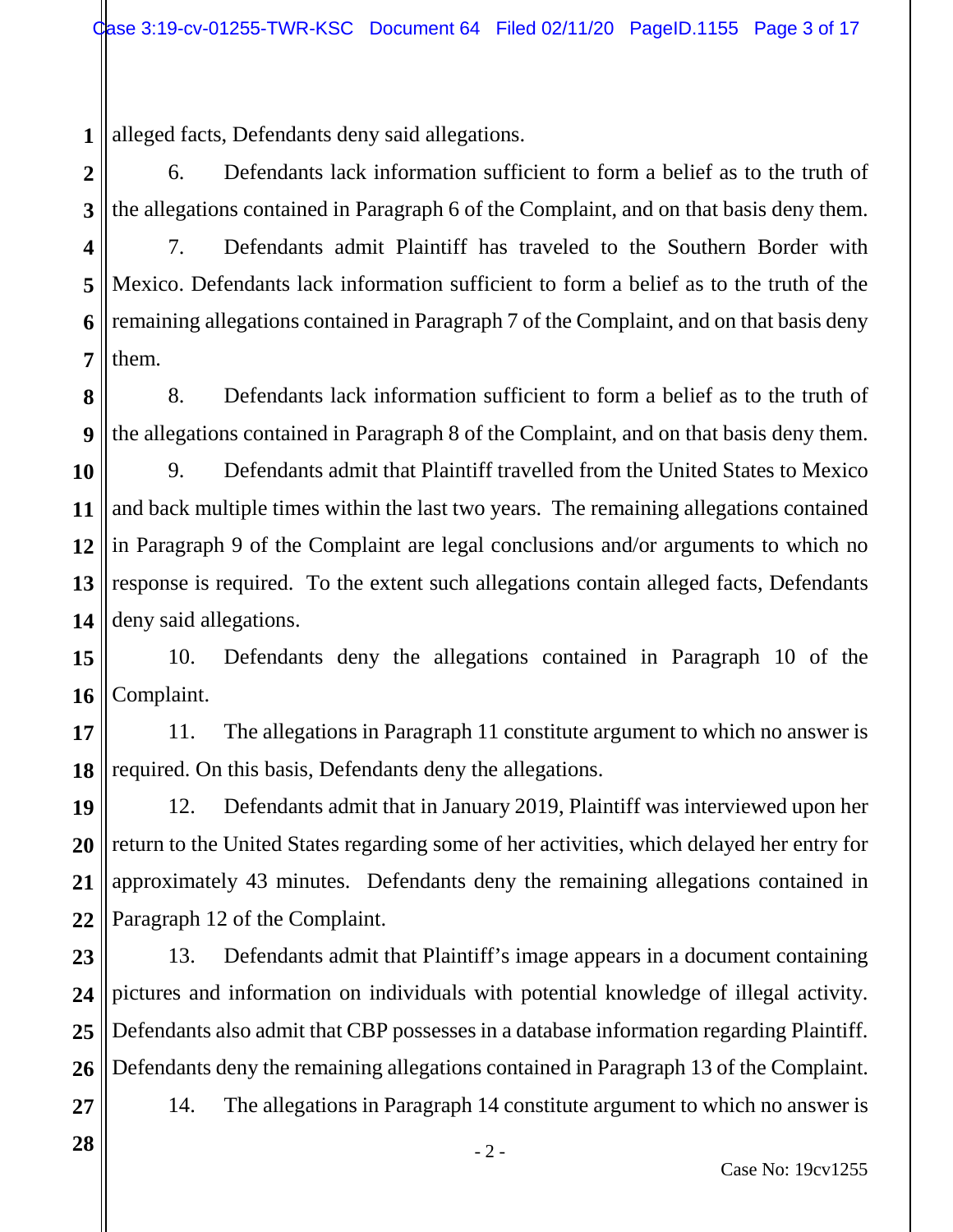**1** required. On this basis, Defendants deny the allegations.

**2 3** 15. Defendants deny the allegations contained in Paragraph 15 of the Complaint.

**4 5 6** 16. The allegations contained in Paragraph 16 of the Complaint are legal conclusions and/or arguments to which no response is required. To the extent such allegations contain alleged facts, Defendants deny said allegations.

**7 8 9** 17. The allegations contained in Paragraph 17 of the Complaint are legal conclusions and/or arguments to which no response is required. To the extent such allegations contain alleged facts, Defendants deny said allegations.

**10 11 12** 18. The allegations contained in Paragraph 18 of the Complaint are legal conclusions and/or arguments to which no response is required. To the extent such allegations contain alleged facts, Defendants deny said allegations.

**13**

## **JURISDICTION AND VENUE**

**14 15** 19. Defendants admit the allegations contained in Paragraph 19 of the Complaint.

**16 17** 20. Defendants admit the allegations contained in Paragraph 20 of the Complaint.

**18 19** 21. Defendants deny the allegations contained in Paragraph 21 of the Complaint.

**20**

**27**

**28**

#### **PARTIES**

**21 22 23 24** 22. Defendants admit that Plaintiff, a U.S. Citizen, is a Senior Pastor and CEO of the Park Avenue Christian Church located in New York City. Defendants lack information sufficient to form a belief as to the truth of the remaining allegations contained in Paragraph 22 of the Complaint and on that basis deny them.

**25 26** 23. Defendants admit the allegations contained in Paragraph 23 of the Complaint.

24. Defendants admit the allegations contained in Paragraph 24 of the

- 3 -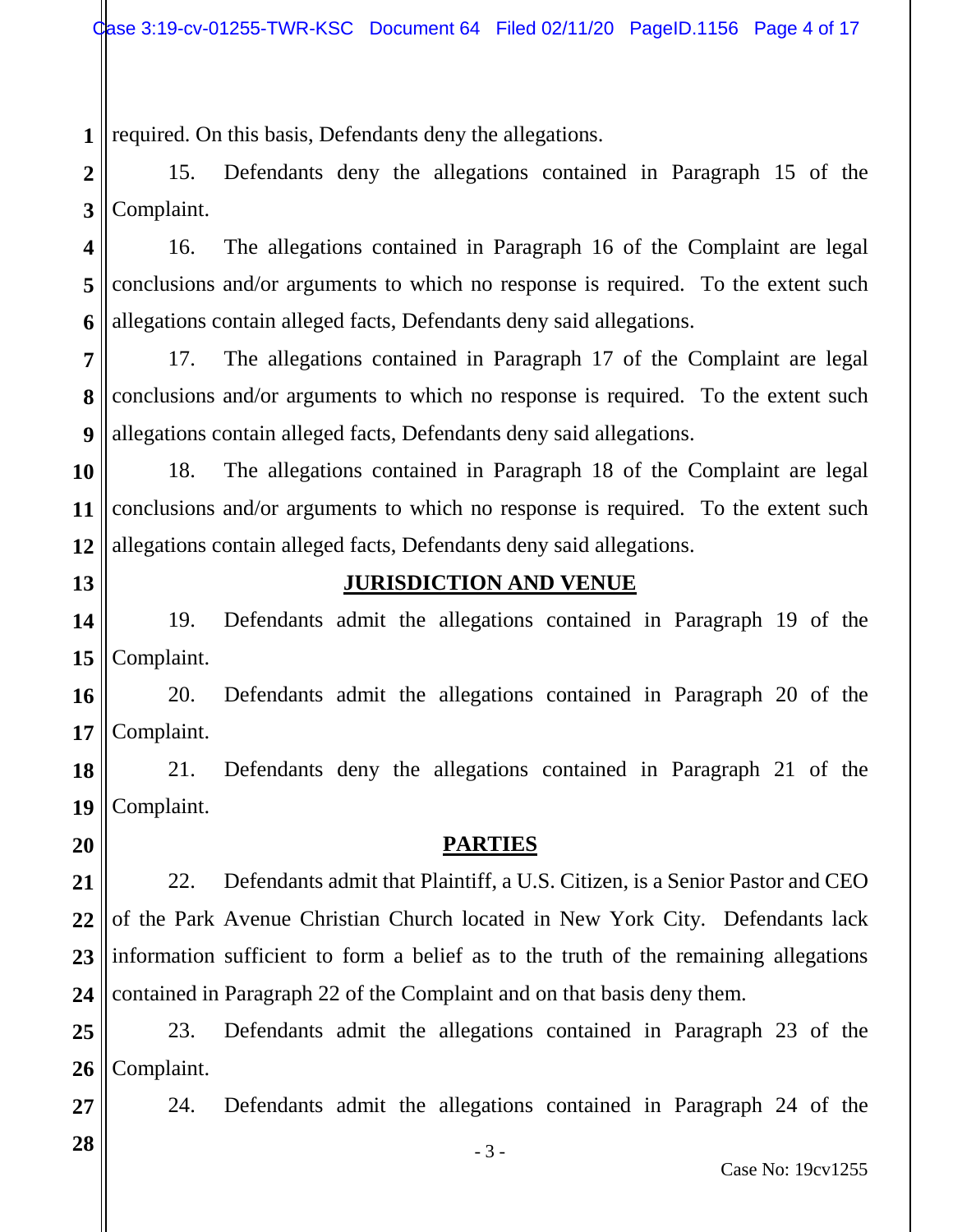Case 3:19-cv-01255-TWR-KSC Document 64 Filed 02/11/20 PageID.1157 Page 5 of 17

**1** Complaint.

**2 3** 25. Defendants admit the allegations contained in Paragraph 25 of the Complaint.

**4 5** 26. Defendants deny the allegations contained in Paragraph 26 of the Complaint.

**6 7** 27. Defendants admit the allegations contained in Paragraph 27 of the Complaint.

**8 9** 28. Defendants admit the allegations contained in Paragraph 28 of the Complaint.

**10 11** 29. Defendants admit the allegations contained in Paragraph 29 of the Complaint.

**12**

#### **FACTUAL ALLEGATIONS**

**13 14** 30. Defendants lack information sufficient to form a belief as to the truth of the allegations contained in Paragraph 30 of the Complaint, and on that basis deny them.

**15 16** 31. Defendants lack information sufficient to form a belief as to the truth of the allegations contained in Paragraph 31 of the Complaint, and on that basis deny them.

**17 18** 32. Defendants lack information sufficient to form a belief as to the truth of the allegations contained in Paragraph 32 of the Complaint, and on that basis deny them.

**19 20** 33. Defendants lack information sufficient to form a belief as to the truth of the allegations contained in Paragraph 33 of the Complaint, and on that basis deny them.

**21 22** 34. Defendants lack information sufficient to form a belief as to the truth of the allegations contained in Paragraph 34 of the Complaint, and on that basis deny them.

**23 24 25** 35. The allegations contained in Paragraph 35 of the Complaint are legal conclusions and/or arguments to which no response is required. To the extent such allegations contain alleged facts, Defendants deny said allegations.

**26 27** 36. The allegations contained in Paragraph 36 of the Complaint are legal conclusions and/or arguments to which no response is required. To the extent such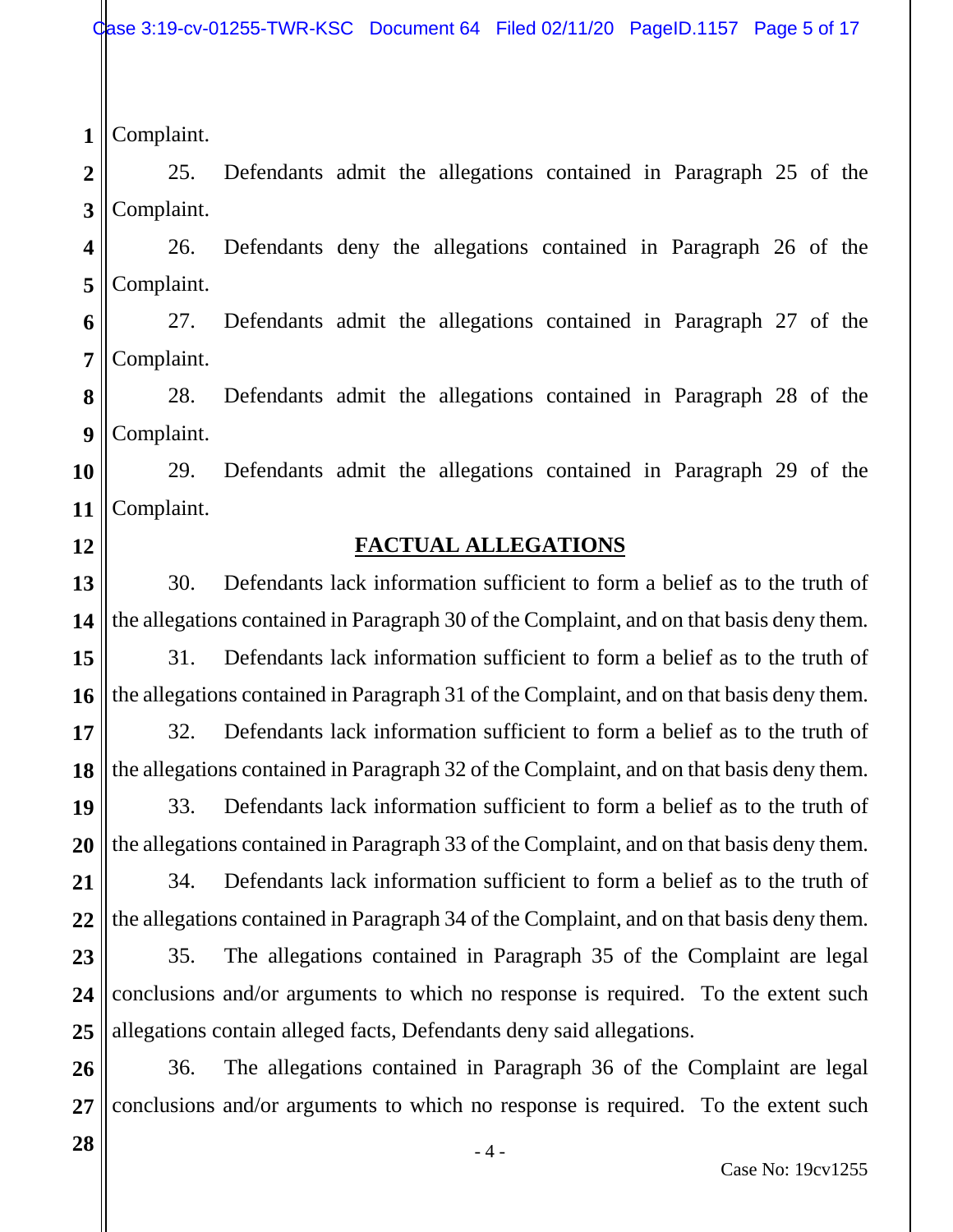**1** allegations contain alleged facts, Defendants deny said allegations.

**2 3 4** 37. The allegations contained in Paragraph 37 of the Complaint are legal conclusions and/or arguments to which no response is required. To the extent such allegations contain alleged facts, Defendants deny said allegations.

**5 6** 38. Defendants lack sufficient information to form a belief as to the truth of the allegations contained in Paragraph 38 of the Complaint, and on that basis deny them.

**7 8** 39. Defendants lack sufficient information to form a belief as to the truth of the allegations contained in Paragraph 39 of the Complaint, and on that basis deny them.

**9 10** 40. Defendants lack sufficient information to form a belief as to the truth of the allegations contained in Paragraph 40 of the Complaint, and on that basis deny them.

**11 12** 41. Defendants lack sufficient information to form a belief as to the truth of the allegations contained in Paragraph 41 of the Complaint, and on that basis deny them.

**13 14** 42. Defendants lack sufficient information to form a belief as to the truth of the allegations contained in Paragraph 42 of the Complaint, and on that basis deny them.

**15 16** 43. Defendants lack sufficient information to form a belief as to the truth of the allegations contained in Paragraph 43 of the Complaint, and on that basis deny them.

**17 18** 44. Defendants lack sufficient information to form a belief as to the truth of the allegations contained in Paragraph 44 of the Complaint, and on that basis deny them.

**19 20 21 22** 45. Defendants admit that Plaintiff travelled from the United States to Mexico multiple times within the last two years. Defendants lack information sufficient to form a belief as to the truth of the remaining allegations contained in Paragraph 45 of the Complaint, and on that basis deny them.

**23 24 25 26 27** 46. Defendants admit that a group of migrants attempted to illegally cross the border between Mexico and the United States on January 1, 2019, leading in some instances to confrontations with federal law enforcement agents. Defendants lack information sufficient to form a belief as to the truth of the remaining allegations contained in Paragraph 46 of the Complaint, and on that basis deny them.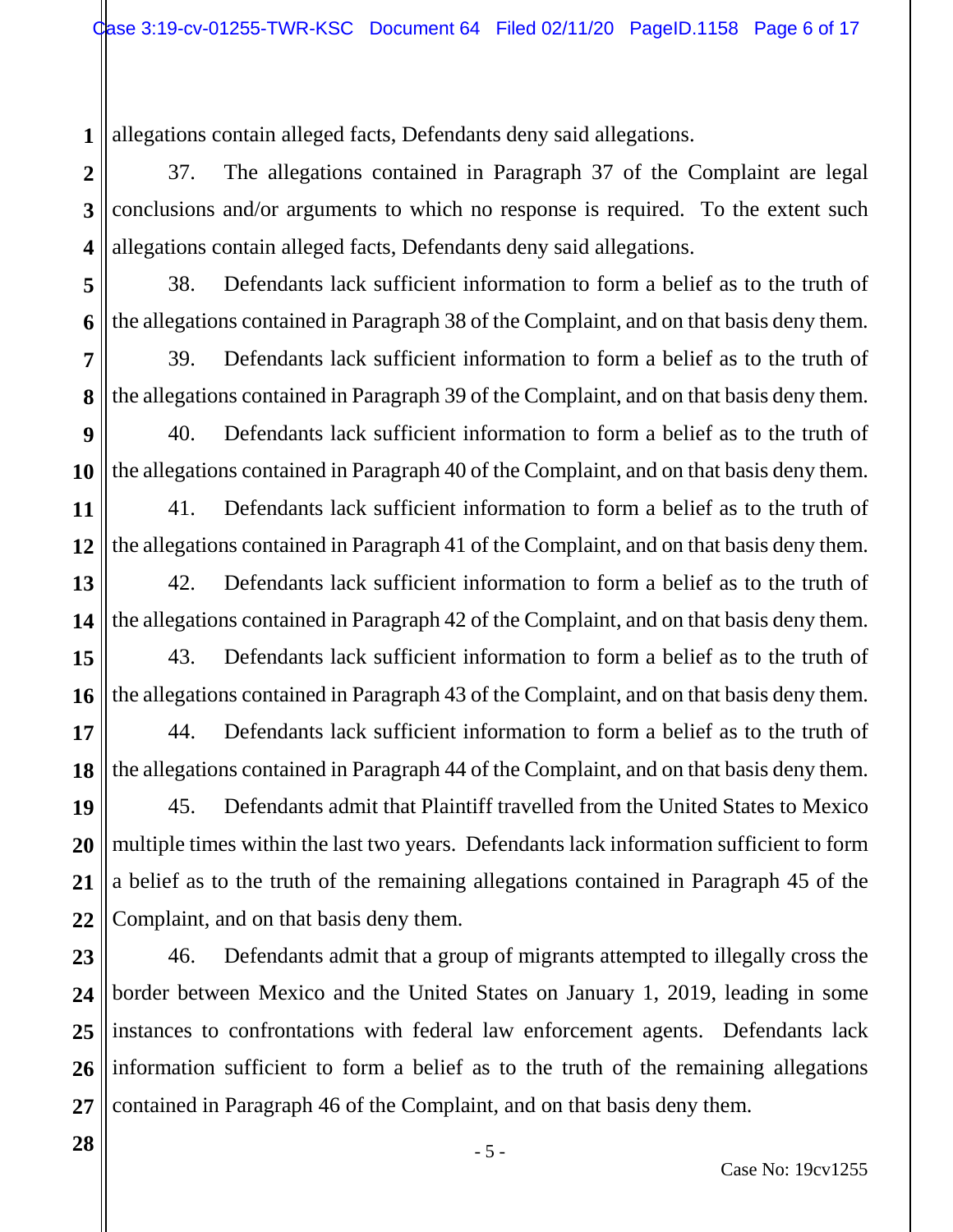**1 2 3** 47. Defendants admit that Plaintiff travelled to Mexico on January 2, 2019. Defendants lack information sufficient to form a belief as to the truth of the remaining allegations contained in Paragraph 47 of the Complaint, and on that basis deny them.

**4 5 6 7 8 9 10** 48. Defendants admit that on January 2, 2019, Plaintiff was interviewed upon her return to the United States, which delayed her entry for approximately 43 minutes. The interview was conducted in the secondary inspection area. Defendants further admit that Plaintiff has a valid Global Entry card and had not been sent to secondary during recent prior crossings. The remaining allegations constitute argument or legal conclusions to which no answer is required. To the extent an answer is required, Defendants deny the allegations.

**11 12** 49. Defendants lack information sufficient to form a belief as to the truth of the allegations contained in Paragraph 49 and on that basis deny them.

**13 14 15 16 17** 50. Defendants admit that Plaintiff was allowed to use a government phone while waiting to be interviewed. Defendants deny Plaintiff remained in the waiting area for several hours. Defendants lack sufficient information to form a belief as to the truth of the remaining allegations contained in Paragraph 50 of the Complaint, and on that basis deny them.

**18 19 20 21 22** 51. Defendants admit that Plaintiff was asked identifying questions and interviewed regarding her contact with migrants, including allegations that she participated in fraudulent marriages. Defendants lack sufficient information to form a belief as to the truth of the remaining allegations contained in Paragraph 51 of the Complaint, and on that basis deny them.

**23 24 25 26 27** 52. Defendants admit that Plaintiff was asked identifying questions and interviewed regarding her contact with migrants, including allegations that she participated in fraudulent marriages. Defendants lack sufficient information to form a belief as to the truth of the remaining allegations contained in Paragraph 52 of the Complaint, and on that basis deny them.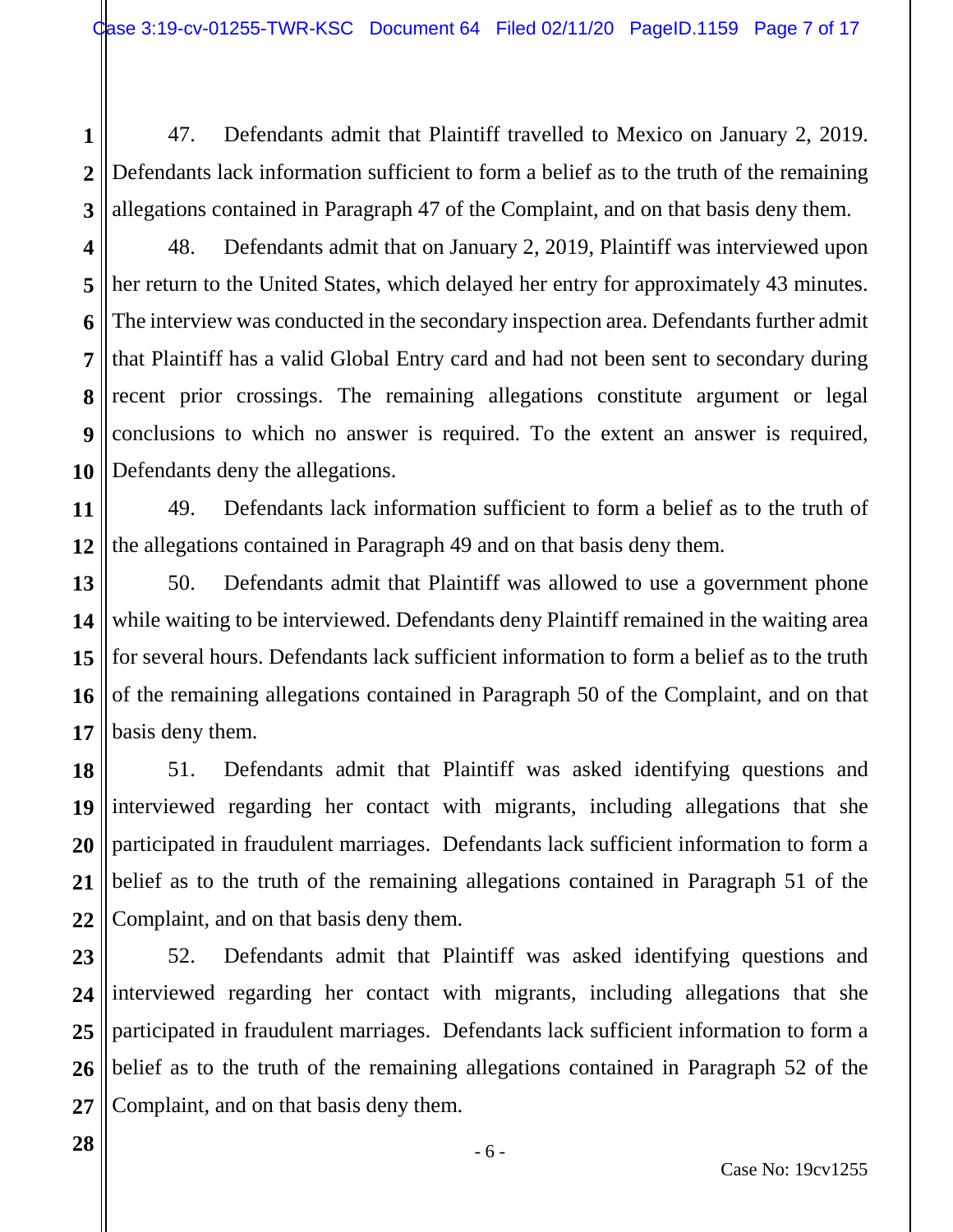**1 2 3** 53. Defendants admit that Plaintiff was asked about her activities in Tijuana. Defendants lack sufficient information to form a belief as to the truth of the remaining allegations contained in Paragraph 53 of the Complaint, and on that basis deny them.

**4 5 6 7 8** 54. Defendants admit that the officers conducting Plaintiff's interview identified themselves and returned Plaintiff's Global Entry card at the conclusion of the interview. Defendants lack sufficient information to form a belief as to the truth of the remaining allegations contained in Paragraph 54 of the Complaint, and on that basis deny them.

**9 10** 55. Defendants lack sufficient information to form a belief as to the truth of the allegations contained in Paragraph 55 of the Complaint, and on that basis deny them.

**11 12 13 14** 56. Defendants admit that in March 2019, the media published certain documents created by CBP as part of its law enforcement mission. The remainder of the allegations constitute argument to which no answer is required, and on that basis deny the allegations.

**15 16 17 18** 57. The allegations in Paragraph 57 constitute argument to which no answer is required, and on that basis Defendants deny the allegations. Defendants also lack sufficient information to form a belief as to all of the unspecified documents referenced in the allegations, and on that basis deny the allegations.

**19 20 21 22 23** 58. Defendants admit that the documents published in March 2019 contain information regarding both citizens and non-citizens of the United States with potential knowledge of illegal activity. Defendants further admit that some information related to those individuals is maintained in a computer system. Defendants deny the remaining allegations contained in Paragraph 58 of the Complaint.

**24 25 26 27** 59. Defendants admit that the documents published in March 2019 contain information and photographs pulled from various sources regarding 59 individuals, both citizens and non-citizens of the United States, with potential knowledge of illegal activity. Defendants deny the remaining allegations contained in Paragraph 59 of the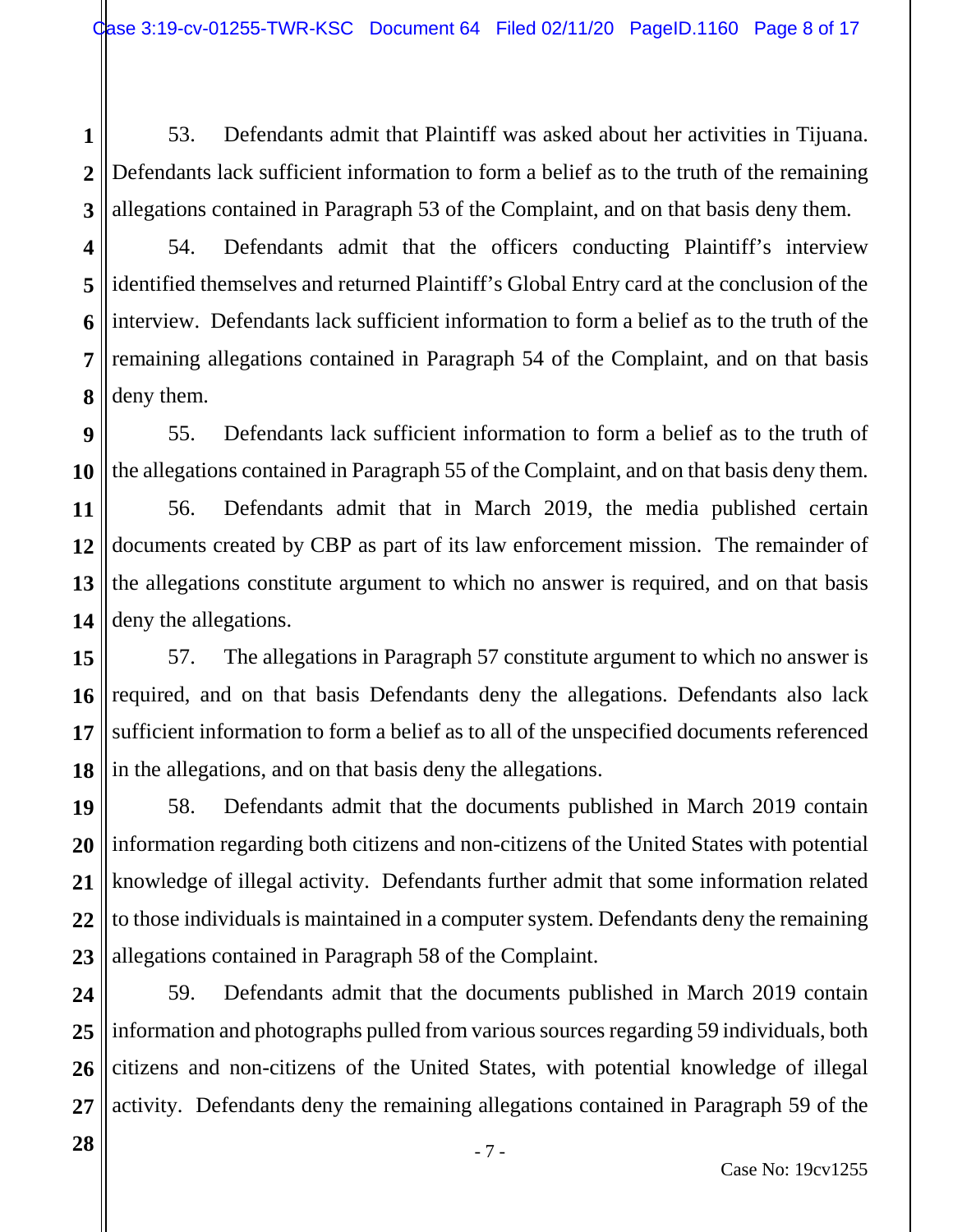**2 3 4** 60. Defendants admit that the documents published in March 2019 contain some photographs with a color-coded "X" that purports to have an alleged significance. Defendants deny the remaining allegations contained in Paragraph 60 of the Complaint.

**5 6** 61. Defendants deny the allegations contained in Paragraph 61 of the Complaint.

**7 8** 62. Defendants lack sufficient information to form a belief as to the truth of the allegations contained in Paragraph 62 of the Complaint, and on that basis deny them.

**9 10** 63. Defendants lack sufficient information to form a belief as to the truth of the allegations contained in Paragraph 63 of the Complaint, and on that basis deny them.

**11 12** 64. Defendants admit the allegations contained in Paragraph 64 of the Complaint.

**13 14 15 16** 65. Defendants admit that Plaintiff has a valid Global Entry pass and that she has used that pass on several occasions to reenter the United States from Mexico without incident. Defendants deny the remaining allegations contained in Paragraph 65 of the Complaint.

**17 18** 66. Defendants deny the allegations contained in Paragraph 66 of the Complaint.

**19 20** 67. Defendants lack sufficient information to form a belief as to the truth of the allegations contained in Paragraph 67 of the Complaint, and on that basis deny them.

**21 22** 68. Defendants lack sufficient information to form a belief as to the truth of the allegations contained in Paragraph 68 of the Complaint, and on that basis deny them.

**23 24 25** 69. Defendants deny that Plaintiff was illegally surveilled. Defendants lack sufficient information to form a belief as to the truth of the allegations contained in Paragraph 69 of the Complaint, and on that basis deny them.

**26 27** 70. Defendants deny that Plaintiff was illegally surveilled. Defendants lack sufficient information to form a belief as to the truth of the allegations contained in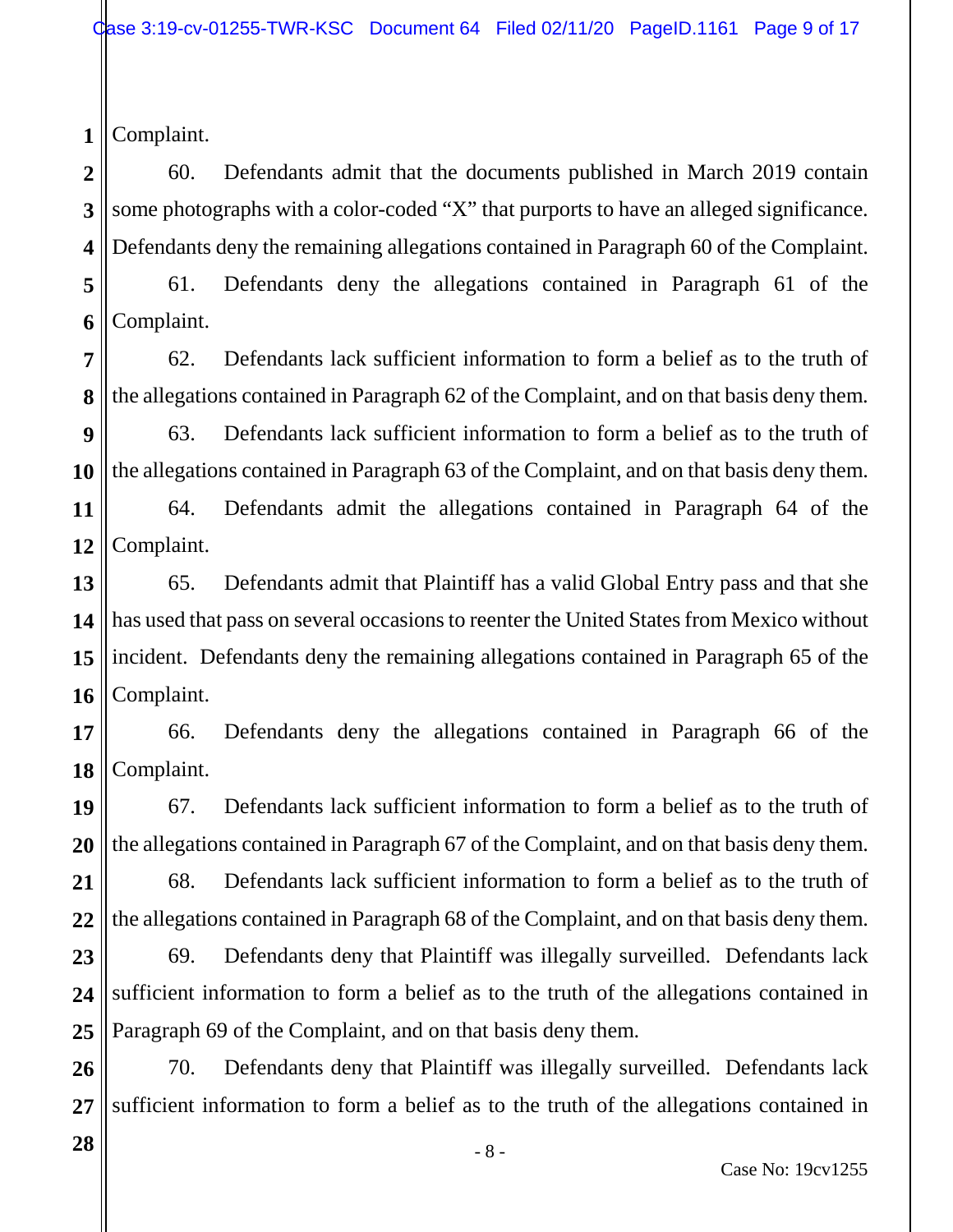**1** Paragraph 70 of the Complaint, and on that basis deny them.

**2 3 4** 71. Defendants deny that Plaintiff was illegally surveilled. Defendants lack sufficient information to form a belief as to the truth of the allegations contained in Paragraph 71 of the Complaint, and on that basis deny them.

**5 6 7 8 9** 72. Defendants admit that CBP utilizes various sources of information to identify people involved in potential illegal activity and may occasionally inconvenience law-abiding persons in its efforts to detect, deter, and mitigate threats. Defendants lack sufficient information to form a belief as to the truth of the remaining allegations contained in Paragraph 72 of the Complaint, and on that basis deny them.

**10 11** 73. Defendants lack sufficient information to form a belief as to the truth of the allegations contained in Paragraph 73 of the Complaint, and on that basis deny them.

**12 13** 74. Defendants lack sufficient information to form a belief as to the truth of the allegations contained in Paragraph 74 of the Complaint, and on that basis deny them.

**14 15** 75. Defendants deny the allegations contained in Paragraph 75 of the Complaint.

**16 17 18 19** 76. Defendants deny that they have burdened or will continue to burden Plaintiff's exercise of her rights. Defendants lack information sufficient to form a belief as to the remaining allegations contained in Paragraph 76 of the Complaint, and on that basis deny them.

**20 21 22 23** 77. Defendants deny that they have burdened or will continue to burden Plaintiff's exercise of her rights. Defendants lack information sufficient to form a belief as to the remaining allegations contained in Paragraph 77 of the Complaint, and on that basis deny them.

**24 25 26** 78. Defendants deny that they have burdened or will continue to burden Plaintiff's exercise of her rights. Defendants lack information sufficient to form a belief as to the remaining allegations contained in Paragraph 78 of the Complaint.

79. Defendants deny that they have burdened or will continue to burden

**27**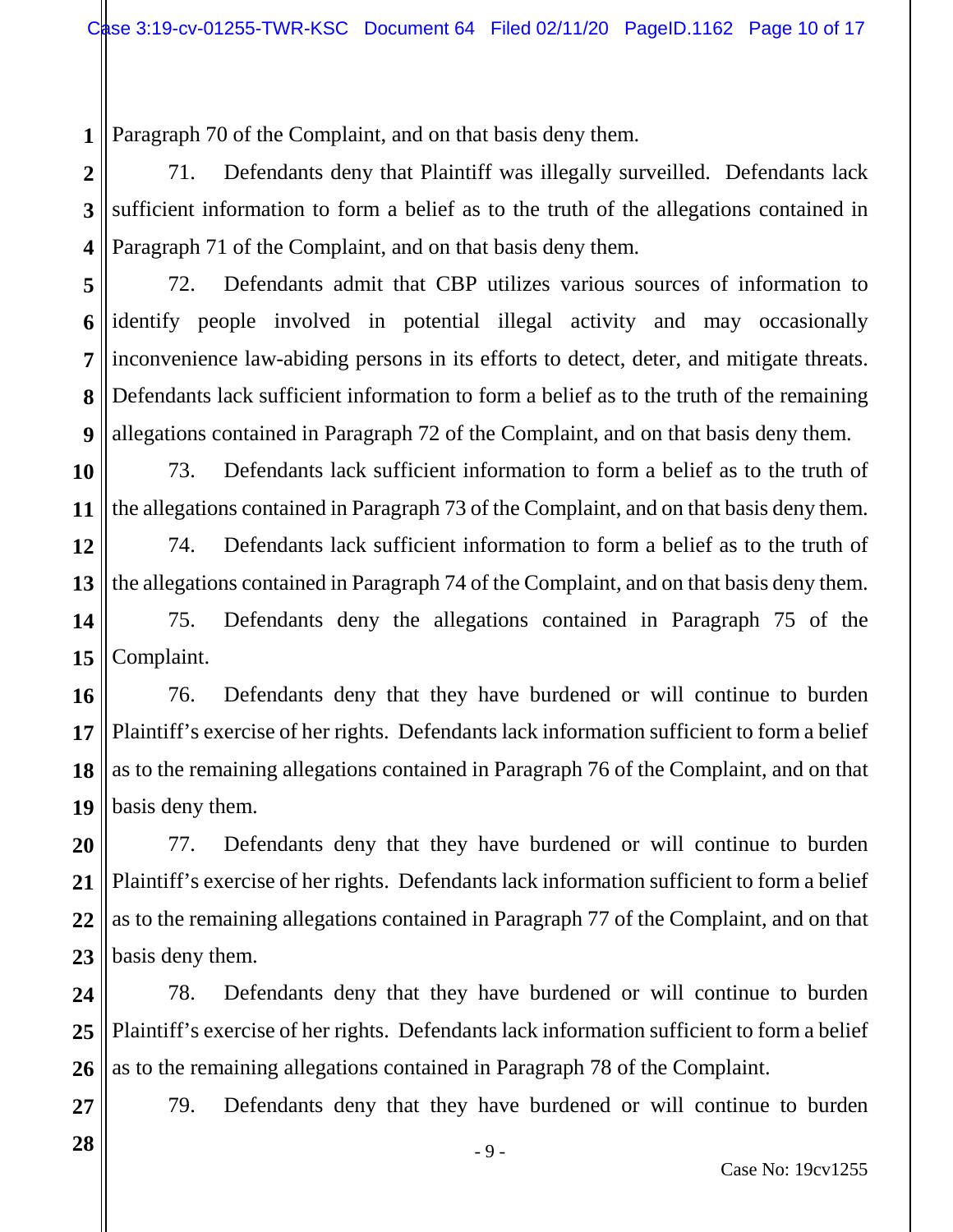**1 2 3** Plaintiff's exercise of her rights. Defendants lack information sufficient to form a belief as to the remaining allegations contained in Paragraph 79 of the Complaint, and on that basis deny them.

**4 5 6 7** 80. Defendants deny that they have burdened or will continue to burden Plaintiff's exercise of her rights. Defendants lack information sufficient to form a belief as to the remaining allegations contained in Paragraph 80 of the Complaint, and on that basis deny them.

**8 9 10 11** 81. Defendants deny that they have burdened or will continue to burden Plaintiff's exercise of her rights. Defendants lack information sufficient to form a belief as to the remaining allegations contained in Paragraph 81 of the Complaint, and on that basis deny them.

**12 13** 82. Defendants deny the allegations contained in Paragraph 82 of the Complaint.

**14 15 16 17** 83. Defendants deny that they have burdened or will continue to burden Plaintiff's exercise of her rights. Defendants lack information sufficient to form a belief as to the remaining allegations contained in Paragraph 83 of the Complaint, and on that basis deny them.

**18 19 20 21** 84. Defendants deny that they have burdened or will continue to burden Plaintiff's exercise of her rights. Defendants lack information sufficient to form a belief as to the remaining allegations contained in Paragraph 84 of the Complaint, and on that basis deny them.

**22 23 24** 85. Defendants assert that the allegations contained in Paragraph 85 constitute argument to which no response is required. To the extent a response is required, the allegations are denied.

**25 26 27** 86. Defendants deny that they have burdened or will continue to burden Plaintiff's exercise of her rights. Defendants lack information sufficient to form a belief as to the remaining allegations contained in Paragraph 86 of the Complaint, and on that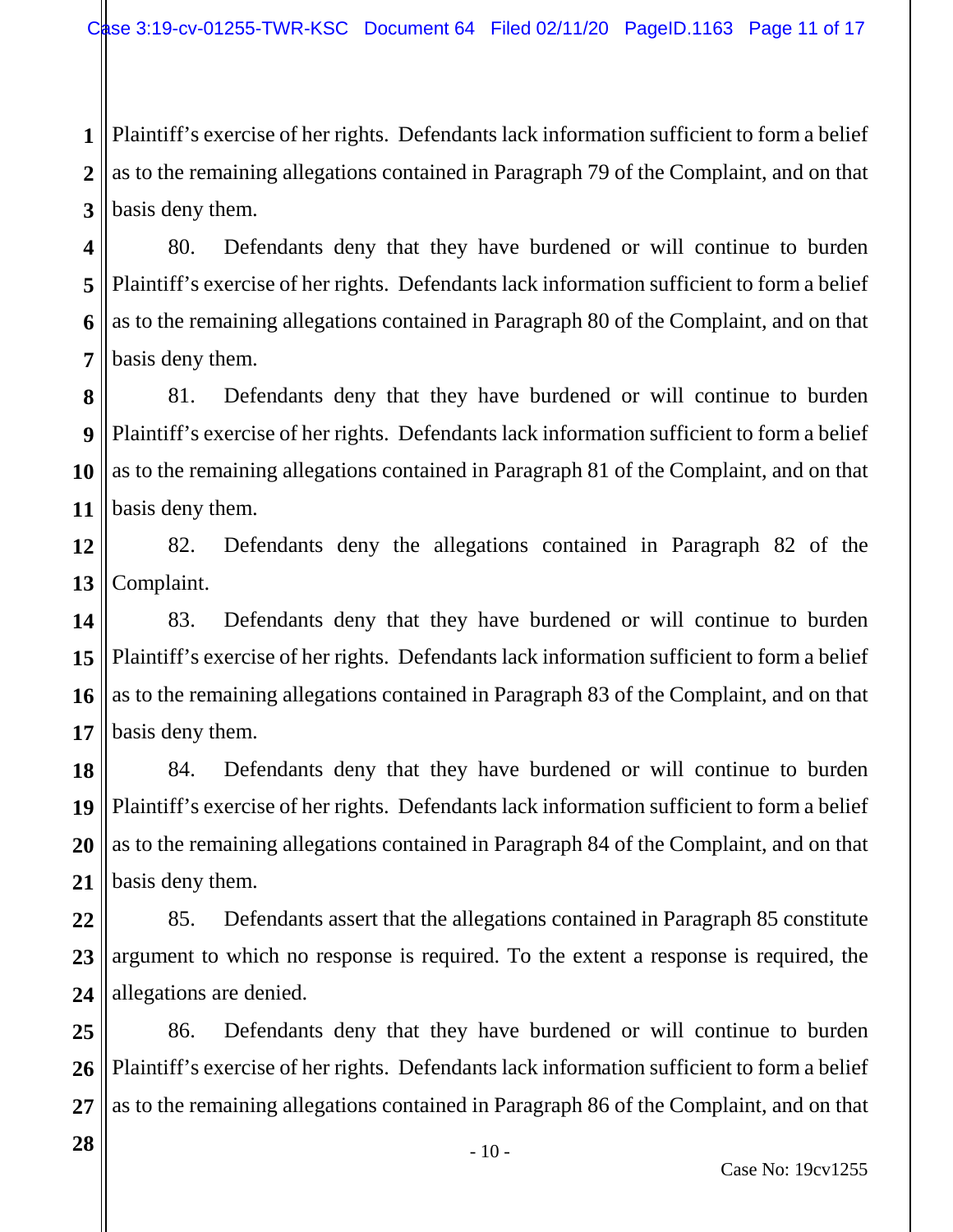**1** basis deny them.

**2 3 4 5** 87. Defendants deny that they have burdened or will continue to burden Plaintiff's exercise of her rights. Defendants lack information sufficient to form a belief as to the remaining allegations contained in Paragraph 87 of the Complaint, and on that basis deny them.

**6 7** 88. Defendants deny the allegations contained in Paragraph 88 of the Complaint.

**8 9** 89. Defendants deny the allegations contained in Paragraph 89 of the Complaint.

**10 11** 90. Defendants deny the allegations contained in Paragraph 90 of the Complaint.

**12 13** 91. Defendants deny the allegations contained in Paragraph 91 of the Complaint.

**14 15** 92. Defendants deny the allegations contained in Paragraph 92 of the Complaint.

**16 17** 93. Defendants admit that Jean Montrevil was deported in 2018. Defendants deny the remaining allegations contained in Paragraph 93 of the Complaint.

**18 19** 94. Defendants admit that a meeting occurred on January 5, 2018. Defendants deny the remaining allegations contained in Paragraph 94 of the Complaint.

**20 21** 95. Defendants admit that a meeting occurred on January 5, 2018. Defendants deny the remaining allegations contained in Paragraph 95 of the Complaint.

**22 23** 96. Defendants deny the allegations contained in Paragraph 96 of the Complaint.

**24 25 26** 97. Defendants admit that Ravidath Ragbir was detained on January 11, 2018 and subsequently processed in accordance with applicable ICE procedures. Defendants deny the remaining allegations contained in Paragraph 97 of the Complaint.

98. Defendants admit the allegations contained in Paragraph 98 of the

**28**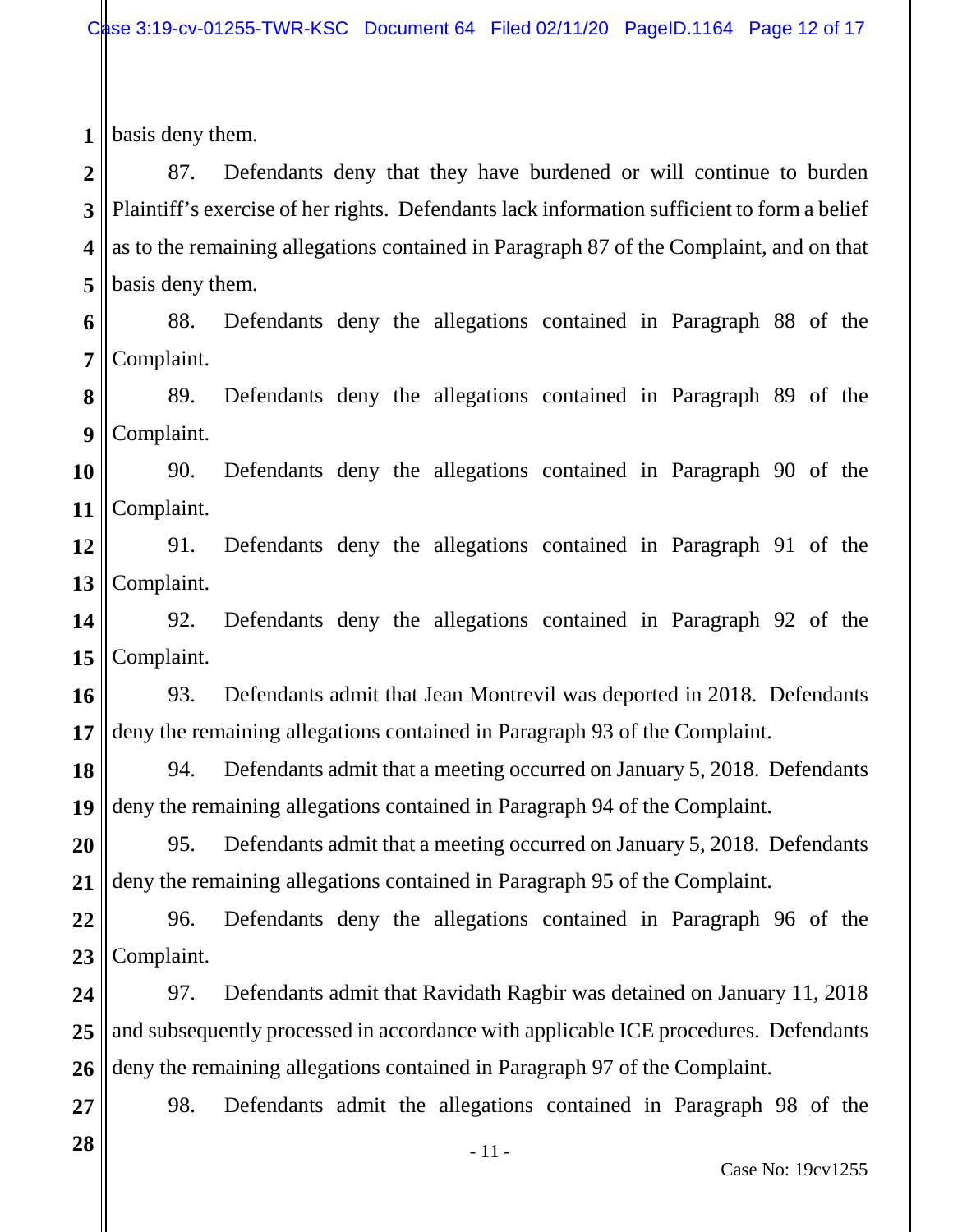**2 3 4 5** 99. Defendants admit that Ragbir filed an action to block his deportation and that the Second Circuit vacated a district court order denying Ravidath Ragbir's motion for a preliminary injunction and dismissing certain claims. Defendants deny the remaining allegations contained in Paragraph 99 of the Complaint.

**6 7** 100. Defendants deny the allegations contained in Paragraph 100 of the Complaint.

**8 9** 101. Defendants deny the allegations contained in Paragraph 101 of the Complaint.

**10 11** 102. Defendants deny the allegations contained in Paragraph 102 of the Complaint.

**12 13 14 15 16 17 18** 103. Defendants admit that CBP utilizes various sources of information to identify people involved in potential illegal activity and may occasionally inconvenience law-abiding persons in its efforts to detect, deter, and mitigate threats. Defendants have insufficient information to form a belief as to the truth of the allegations concerning the claims of journalists and those individuals mentioned, and on that basis deny the allegations. Defendants deny the remaining allegations contained in Paragraph 103 of the Complaint.

**19 20** 104. Defendants deny the allegations contained in Paragraph 104 of the Complaint.

**21 22** 105. Defendants deny the allegations contained in Paragraph 105 of the Complaint.

**23 24** 106. Defendants deny the allegations contained in Paragraph 106 of the Complaint.

**25 26 27** 107. Defendants admit that Nicole Ramos is a United States citizen and that Plaintiff is her pastor. Defendants deny the remaining allegations contained in Paragraph 107 of the Complaint.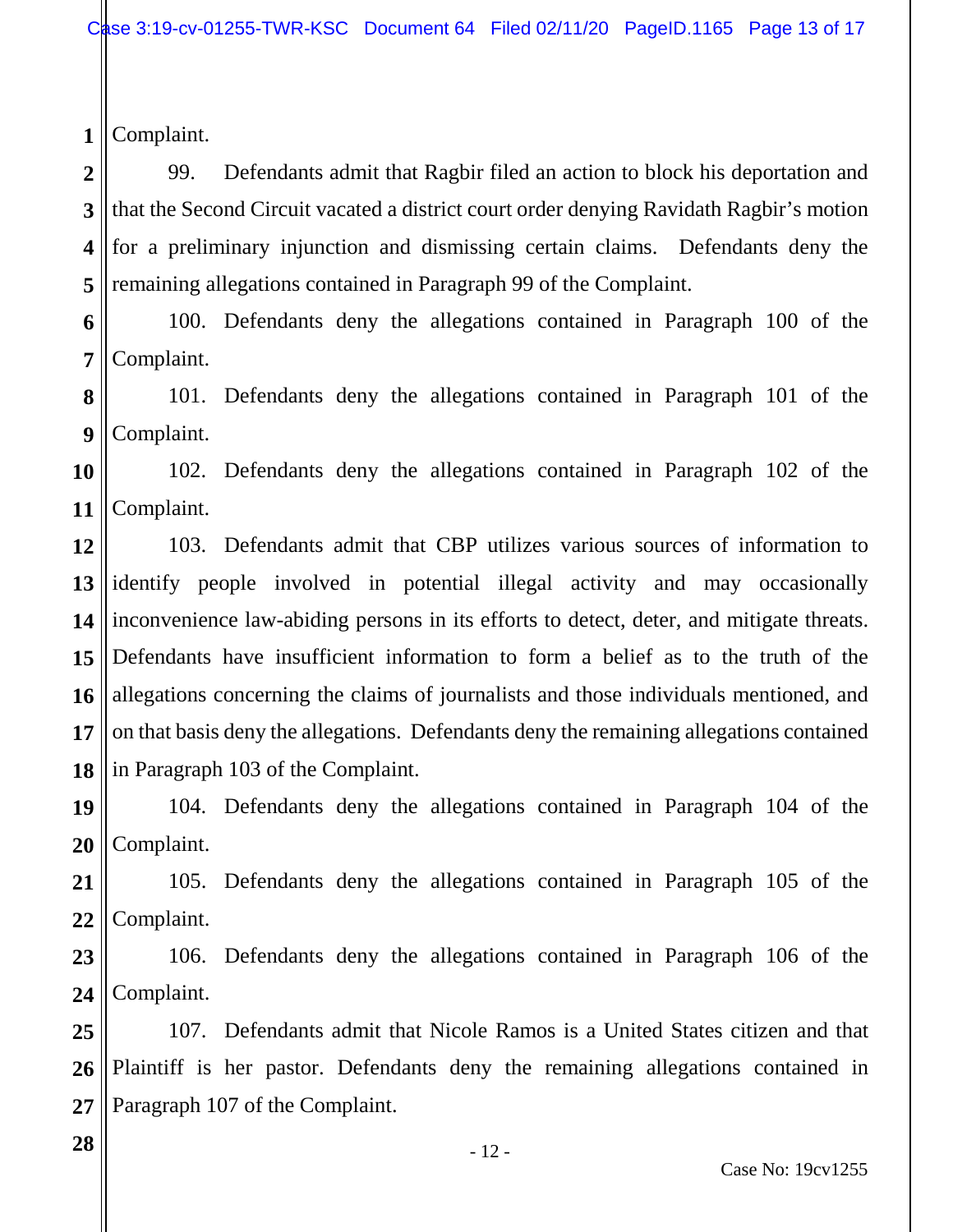**1 2** 108. Defendants admit that some asylum seeks have been required to wait in Mexico. Defendants deny the allegations contained in Paragraph 108 of the Complaint.

**3 4 5 6** 109. Defendants admit that Pueblo Sin Fronteras holds itself out as an immigration rights group that advocates for open borders and the abolition of ICE. Defendants deny the remaining allegations contained in Paragraph 109 of the Complaint.

**7 8 9** 110. Defendants admit that Alex Mensing is a United States citizen who holds himself out as a member of Pueblo Sin Fronteras. Defendants deny the remaining allegations contained in Paragraph 110 of the Complaint.

**10 11 12** 111. Defendants admit that Jeff Valenzuela holds himself out as a member of Pueblo Sin Fronteras. Defendants deny the remaining allegations contained in Paragraph 111 of the Complaint.

**13 14** 112. Defendants lack sufficient information to form a belief as to the truth of the allegations contained in Paragraph 112, and on that basis deny the allegations.

**15 16** 113. Defendants lack sufficient information to form a belief as to the truth of the allegations contained in Paragraph 113, and on that basis deny the allegations.

**17 18 19** 114. Defendants admit that Ariana Drehsler is a U.S. citizen who holds herself out as a photojournalist. Defendants deny the allegations contained in Paragraph 114 of the Complaint.

**20 21 22 23 24** 115. Defendants admit that CBP utilizes various sources of information to identify people involved in potential illegal activity and may occasionally inconvenience law-abiding persons in its efforts to detect, deter, and mitigate threats. Defendants lack sufficient information to form a belief as to the remaining allegations of Paragraph 115, and on that basis deny the allegations.

**25 26 27** 116. Defendants admit the Kitra Cahana hold herself out as a photojournalist. Defendants have insufficient information to form a belief as to the truth of the remaining allegations in Paragraph 116 and on that basis deny them.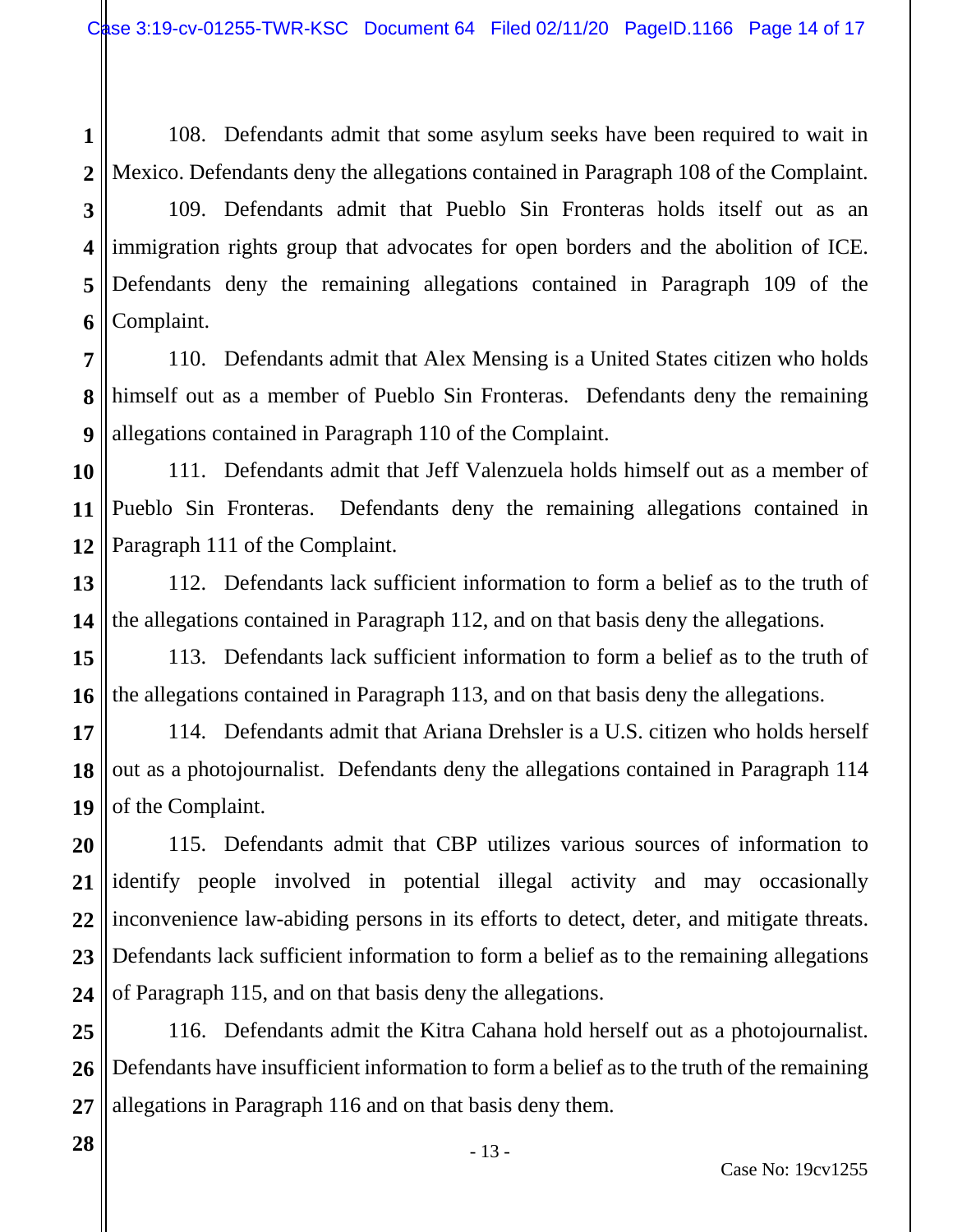**1 2 3** 117. Defendants lack sufficient information to form a belief as to the truth of the allegations contained in Paragraph 117 of the Complaint, and on that basis deny them.

**4 5** 118. Defendants lack sufficient information to form a belief as to the truth of the allegations contained in Paragraph 118 of the Complaint.

**6 7** 119. Defendants lack sufficient information to form a belief as to the truth of the allegations contained in Paragraph 119 of the Complaint.

**8**

**10**

**22**

**23**

**24**

**27**

**28**

# **9**

## **FIRST CLAIM FOR RELIEF**

#### **(Retaliation in Violation of the First Amendment)**

120. Defendants incorporate each of their prior responses.

**11 12** 121. Defendants are not required to respond to the legal conclusions contained in Paragraph 121 of the Complaint, and on that basis deny them.

**13 14 15** 122. Defendants lack sufficient information to form a belief as to the truth of the allegations contained in Paragraph 122 of the Complaint, and on that basis deny them.

**16 17** 123. Defendants deny the allegations contained in Paragraph 123 of the Complaint.

**18 19** 124. Defendants deny the allegations contained in Paragraph 124 of the Complaint.

**20 21** 125. Defendants deny the allegations contained in Paragraph 125 of the Complaint.

#### **SECOND CLAIM FOR RELIEF**

# **(Violation of the First Amendment's Free Exercise Clause)**

126. Defendants incorporate each of their prior responses.

**25 26** 127. Defendants are not required to respond to the legal conclusions contained in Paragraph 127 of the Complaint, and on that basis deny them.

128. Defendants deny the allegations contained in Paragraph 128 of the

- 14 -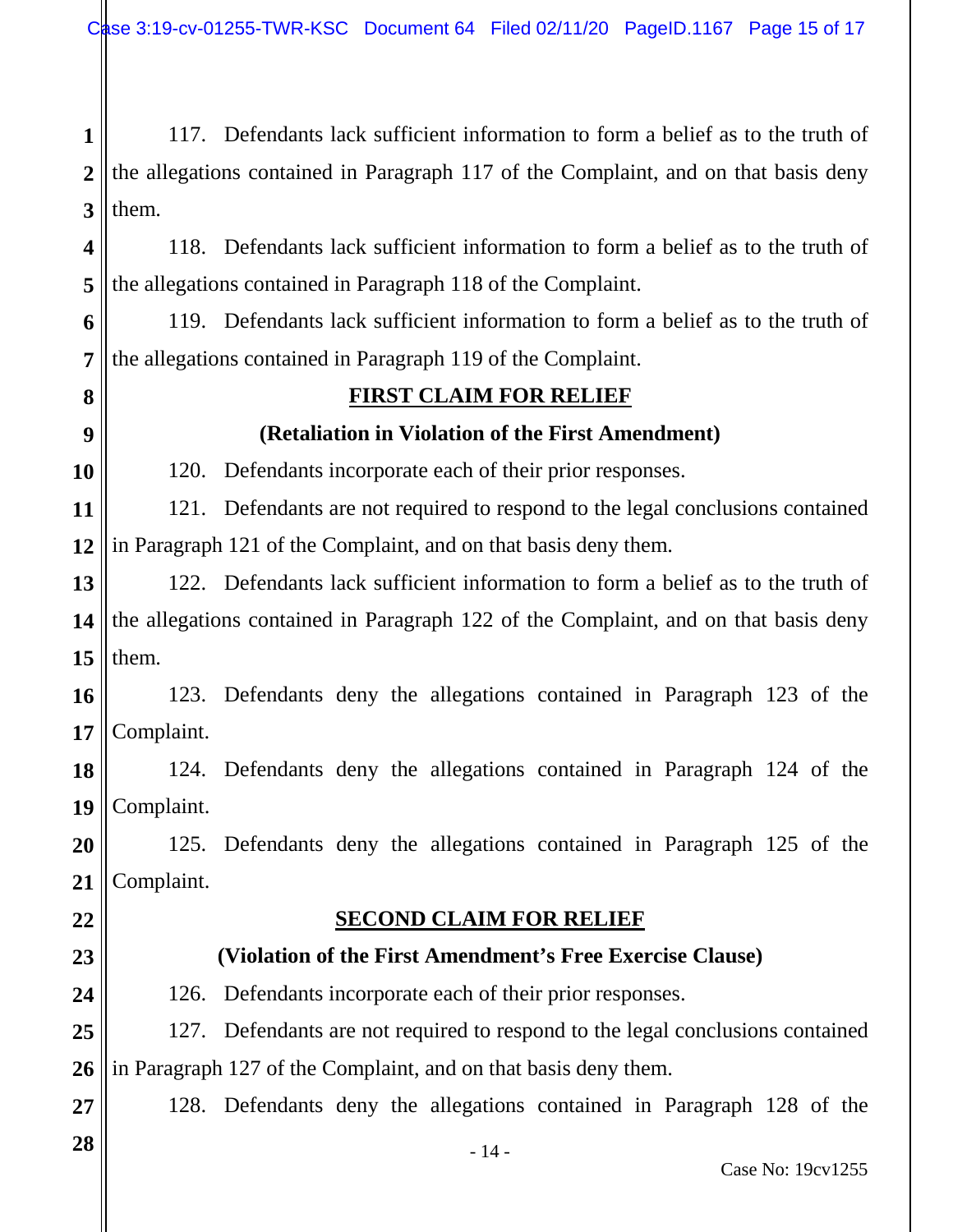**4**

**5**

**16**

**17**

**18**

**2 3** 129. Defendants deny the allegations contained in Paragraph 129 of the Complaint.

## **THIRD CLAIM FOR RELIEF**

#### **(Hybrid First Amendment Rights Claim)**

**6 7** 130. Defendants are not required to respond because this claim has been dismissed with prejudice.

**8 9** 131. Defendants are not required to respond because this claim has been dismissed with prejudice.

**10 11** 132. Defendants are not required to respond because this claim has been dismissed with prejudice.

**12 13** 133. Defendants are not required to respond because this claim has been dismissed with prejudice.

**14 15** 134. Defendants are not required to respond because this claim has been dismissed with prejudice.

# **FOURTH CLAIM FOR RELIEF**

# **(Violation of the Religious Freedom Restoration Act)**

135. Defendants incorporate each of their prior responses.

**19 20** 136. Defendants deny the allegations contained in Paragraph 136 of the Complaint.

**21 22** 137. Defendants are not required to respond to the legal conclusions contained in Paragraph 137 of the Complaint.

**23 24** 138. Defendants deny the allegations contained in Paragraph 138 of the Complaint.

**25 26** 139. Defendants deny the allegations contained in Paragraph 139 of the Complaint.

140. Defendants deny the allegations contained in Paragraph 140 of the

**28**